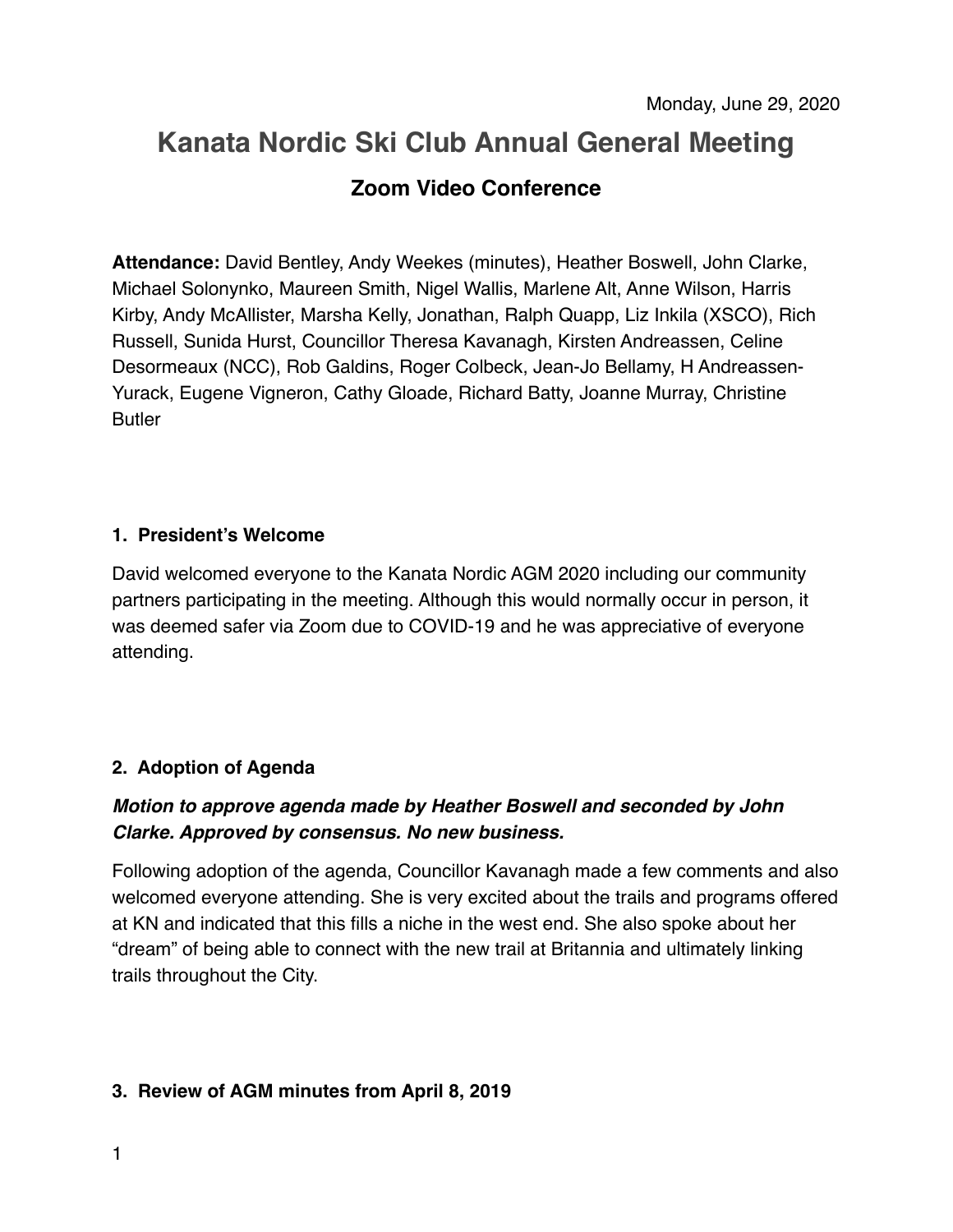# *Motion made to approve minutes from last year made by Nigel Wallis and seconded by Heather Boswell. Approved by consensus.*

#### **4. Annual Reports**

Reports to follow. Questions will be taken upon completion.

## **5. President Report (David Bentley)**

Looking back on the this past season, the ski swap was very successful. Snow arrived late but was good when it did come. Extremes of weather were avoided. The Pretzel race went well and was well attended. We sold 760 day pass vouchers on-line. There were line ups for ski and snowshoe rentals on Family Day. Ski social nights (x2) were very popular

Looking forward, there may be a virtual ski swap. Social distancing will be important and it is clear that COVID-19 will have a number consequences. Individual sports are selling out of gear. This may mean more members for KN. We are hoping to increase the visibility of KN even more with continued grooming of multi-use trails (Watts Creek).

KN is a founding member of the Urban Winter Trails Alliance of the National Capital Region (incorporated last month). Mission: to be a single voice for all multi-use winter pathways in the city to approach both the NCC and the City for funding. Trails must be free to use (Trans Canada Trail for KN). Other founding members include: SJAM, Ski Heritage East, Britannia Winter Trial, Orleans Ski Club, Ride Winter Trail. Marlene Alt is our current representative on the Alliance.

## **6. Treasurer Report (Marsha Kelly)**

Marsha noted that the fiscal year was changed to April 1 - March 31. This makes it easier to present at the AGM.

Statement of financial position was presented. The Club has 84K in cash and 73K in equipment. Membership revenue 32K. Programs 33K. Trail user fees 13.4K. Grants/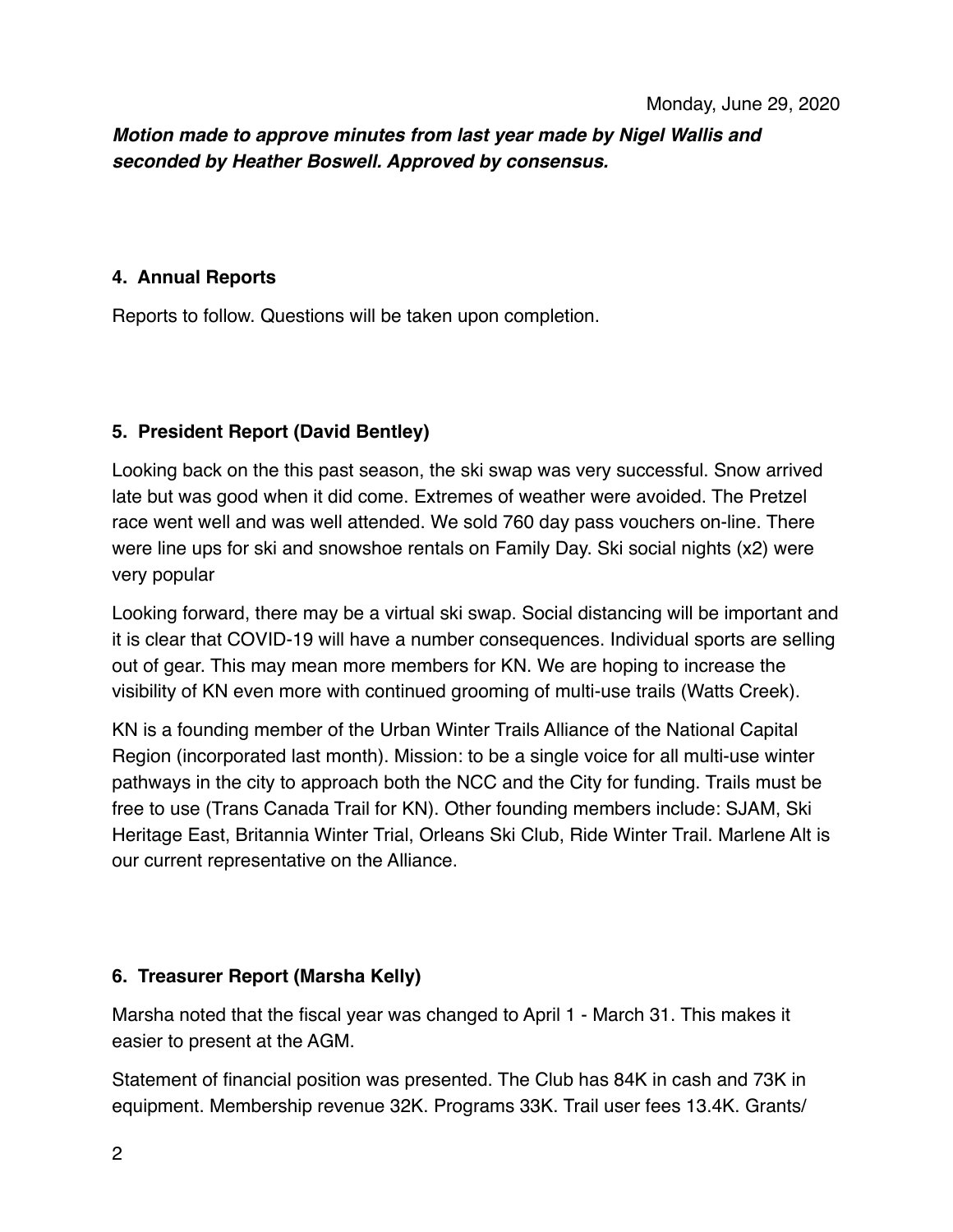sponsorships 13.6K. Rental revenue 3.7K. Other special events 11.4K. Total revenue 107K. Expenses 87K. It was noted that the largest expense was for coaching and education at 27.1K. The Pretzel Race made a small net profit. Income/expenses were further broken down into general membership 59K (-39.3K), Programs 33K (-35.5K), Special Events 11.3K (-10.5K), OCF Rental Shop 3.7K (-1.3K). There was a larger than expected net profit for the past season and Marsha provided several reasons for this. Specifics regarding major equipment assets were presented.

A question was asked about grants and sponsors with details provided.

A question was asked about expense specifics which was broken down in detail.

*Motion to accept Treasurer Report made by John Clarke and seconded by Rich Russell. Motion approved by consensus.*

# *7. Membership Coordinator Report (Sunida Hurst)*

The Club offers programs for young children, youth, adults and racers. Day and seasonal passes can be purchased. 720 members in total for 2019-20. 136 family, 51 couples, 75 individual. 87 paid a fee in lieu of volunteering. 184 are returning members. It was noted that once an individual joins, there is a high retention year over year. A visual map was presented to demonstrate where the KN membership resides within in the City.

# **8. Trails Coordinator Report (Eugene Vigneron)**

The trails department had a successful season for 2019-20.

There were no significant closures. Grooming happened  $\sim$  4x/week. High school time trials occurred. We had planned to hold the Chelsea Masters Race, but this was canceled due to poor weather. KN offers a snowshoe loop. The entirety of the Watts Creek Pathway was groomed as a trial this past season with very positive feedback.

Gene gave a big thank you to all of the trail volunteers for their many hours of time.

The Club purchased a new 2019 BRP Outlander XT1000 which was customized.

Thank you to Rich Russell for all of his help with the equipment.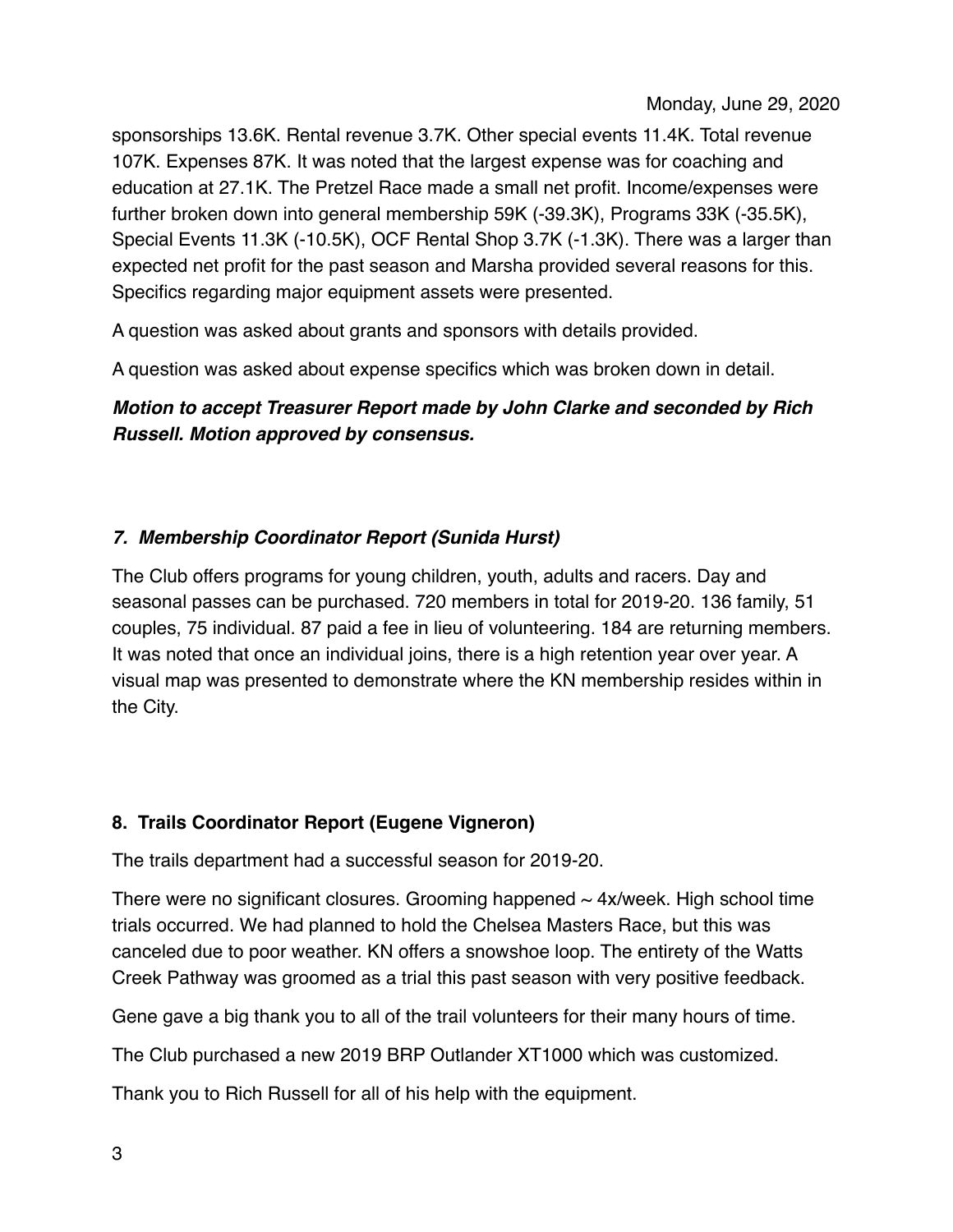Future goals include grooming despite COVID-19 and continued Watts Creek Trail grooming.

Please let Gene know if any interest in joining the trails crew.

# **9. Facilities Coordinator Report (John Clarke)**

On the plus side… New trailhead location and larger cabin at 401. New signage to protect skiers at 401 and direct skiers at 411. Off-site storage for rental and some program materials. Lots of non-members using the trails and chalet. Equipment rental was a success.

On the negative side… WCP started charging additional \$\$ for plowing and sanding (\$5500/year). Large permanent chalet at 401 investigated but deemed too expensive. Cleanup was slower with fewer people due to COVID-19. Safety issues were raised related to the Magic of Lights (hopefully changes will come next year).

Marlene Alt spoke about the rental shop which worked very well. Equipment has been purchased. It is run by combination of paid and volunteer staff and brought in a small profit. It also served as an information centre for lessons and membership.

# **10. Jackrabbit Coordinator Report (Maureen Smith)**

Good conditions for kids programs and overall a successful season. Programs were offered on both Saturday and some on Sunday. Saturday: full BR, JR, DynaRabbits with 11 classes in total. Sunday: BR and JR1 with 3 classes in total. Sunday did not have a "club ambassador/cabin keeper" and it was felt that this would be of benefit to the program.

Leader orientation happened in December. A meet and greet was hosted with students, parents and leaders. Skills development clinic lead by Mike Viera. As always, fun day went very well. Hopefully there can be 2 fun days next year to include Sunday. Parking (led by Dan Mackay) and hot chocolate (led by by Kristine Breton) also went well.

A number of positive comments were received about The Club having a "family feeling".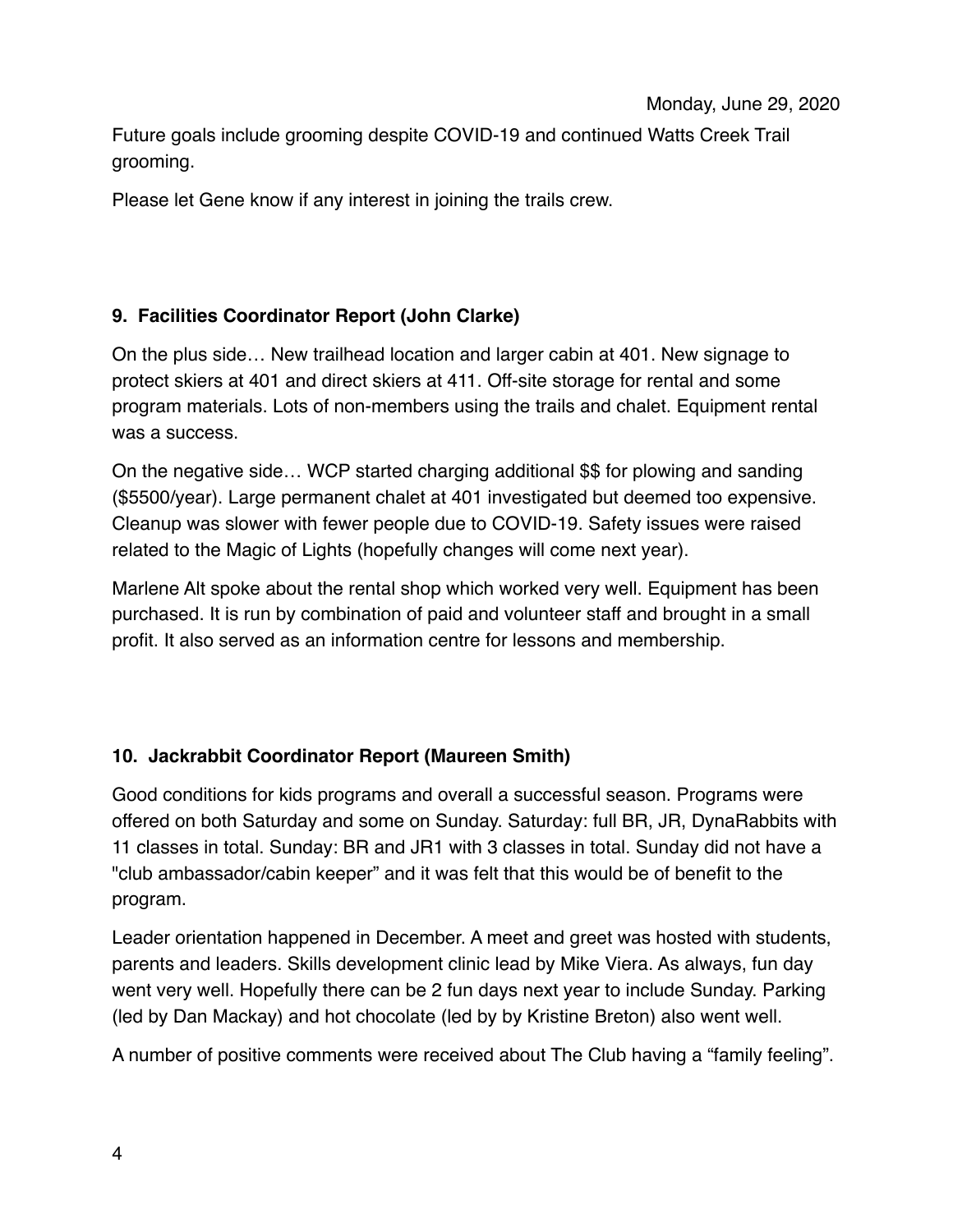Maureen will be stepping down. A huge thank you for all of her dedication and hard work!

## **11. Racing Coordinator Report (Heather McCulligh, presented by David Bentley)**

Mike Viera is in his 2nd year of coaching The Club racers. 28 fall/winter athletes, 12 summer, 3 in the new "enhanced" program. Biathlon sub-group of 8. Ages 9-17, balanced across training groups. 1 head coach, 4 assistants, 6 parent helpers. Pretzel Race record attendance at 201 participants. Lots of fun and hard work!

Over 15 races attended this season. Travel across Ontario and Quebec. Numerous KN teens qualified for OFSSA. Multiple podium finishes at various events including OFSAA, Ontario Winter Games, Ontario Youth Champs, Gatineau Loppet.

# **12. Youth Coordinator Report (Heather Boswell)**

Adventure Rabbits was offered for 2019-20 for youth 9-13 who had competed JR3. Season started in October. Not as much interest as hoped was demonstrated in learning new techniques and it will not be offered next season.

Teen skate, non-competitive. Season started in October with hikes. Teen Skate 1 following JR4. 15 students. Saturday morning at WCP, 1 class cancelled due to weather, 1 class in Gatineau Park. Teen Skate 2, intermediate/advanced, 3 students, Sunday morning at WCP or Gatineau Park, 1 class cancelled due to weather, 5 Gatineau Park ski trips (4 during regular season, 1 post-season).

Looking forward, there is a broad span in skills for TS1. The plan for next season is to restructure the TS Programs into 3 levels to include a 3rd level. TS1/2 will run Saturday morning with TS3 (advanced) running on Sunday morning. 6 students have advanced to TS3 and have also been recommended to the racing program.

## **13. Masters Coordinator Report (Michael Solonynko)**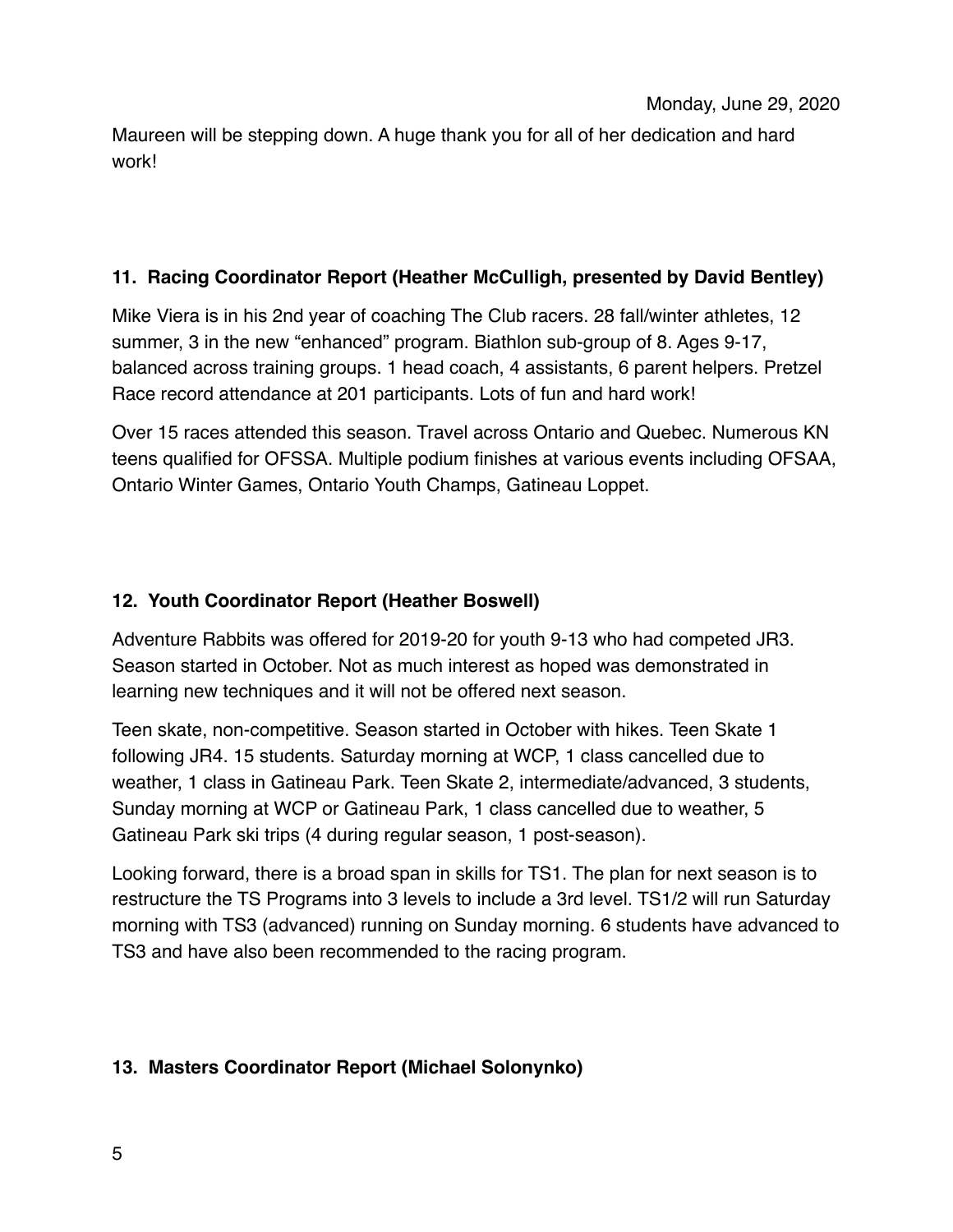Monday, June 29, 2020

Programs: 10 classic, 5 week classic, 10 week skate, 5 week skate, All season adult touring. Both classic programs were full. 10 week classic retained all students. All others had normal attrition.

Suggestions for future: Divide programs along skills rather than program length eg. Classic beginners, classic intermediate, Skate beginners and skate intermediate.

## **14. Accept all reports as presented or amended**

*Motion to accept all remaining reports. Approved by consensus.*

## **15. Election of 2020-21 Executive**

President: David Bentley

Vice President: Nigel Wallis

Treasurer: Marsha Kelly

Secretary: Andrew Weekes

Membership Coordinator: Sunida Hurst

Events Coordinator: Joanne Murray

Jackrabbit Coordinator: *Vacant*

Trails Coordinator: Eugene Vigneron

Promotions Coordinator: *Vacant*

Racing Coordinator: Heather McCulligh

Teen Skate Coordinator: Heather Boswell

Masters Coordinator: Michael Solonynko

Volunteer Coordinator: *Vacant*

Facilities Coordinator: John Clarke

*Motion to approve Executive for 2020-21. Approved by consensus.*